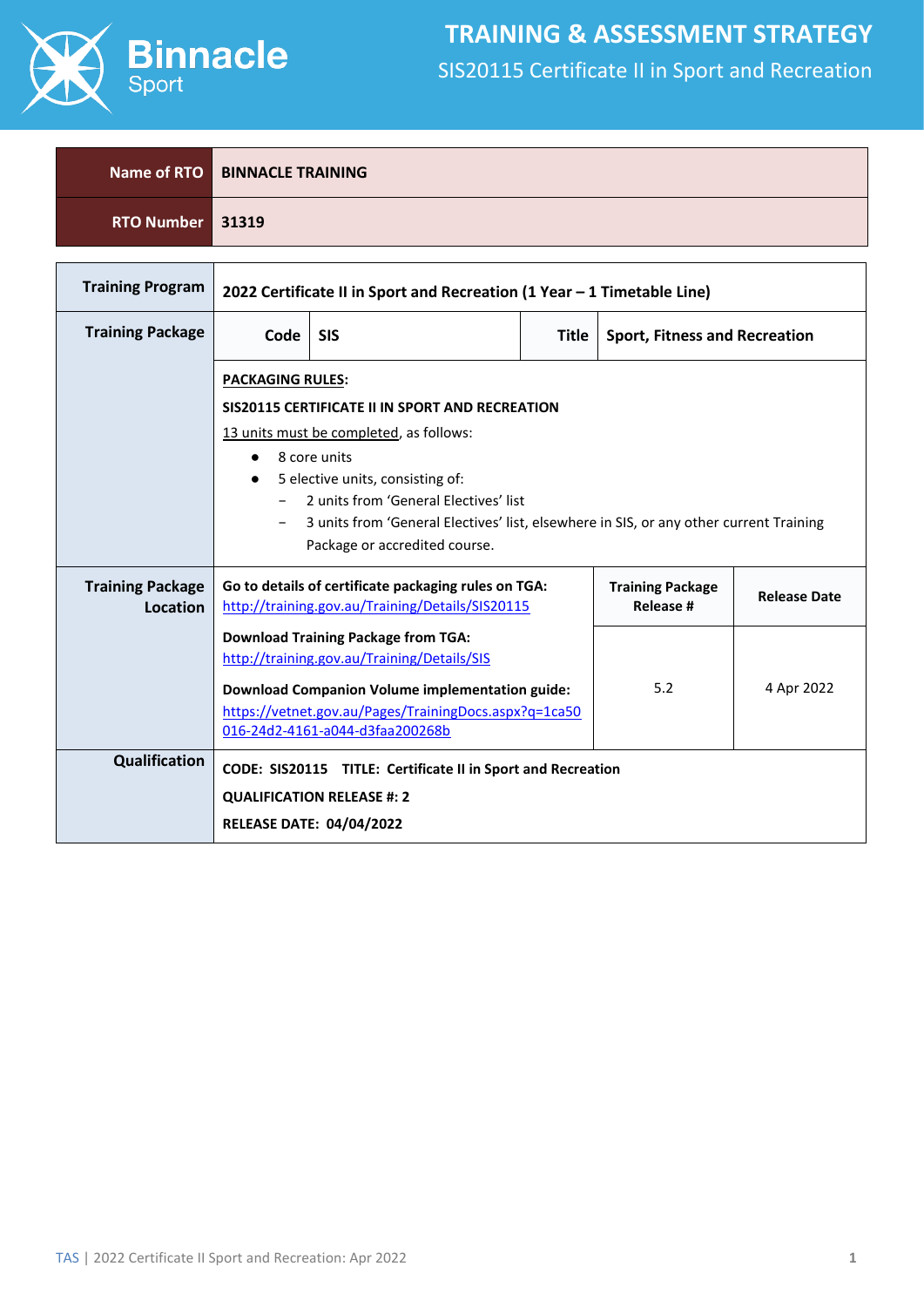

| Units of   | <b>UNIT CODE</b> | <b>UNIT TITLE</b>                                              | SIS20115 Certificate II in<br><b>Sport and Recreation</b> |  |
|------------|------------------|----------------------------------------------------------------|-----------------------------------------------------------|--|
| Competency | HLTWHS001        | Participate in workplace health and safety                     | CORE                                                      |  |
|            | SISXEMR001       | Respond to emergency situations                                | CORE                                                      |  |
|            | SISXIND001       | Work effectively in sport, fitness and recreation environments | <b>CORE</b>                                               |  |
|            | SISXIND002       | Maintain sport, fitness and recreation industry knowledge      | CORE                                                      |  |
|            | SISXCAI002       | Assist with activity sessions                                  | CORE                                                      |  |
|            | SISXCCS001       | Provide quality service                                        | CORE                                                      |  |
|            | BSBWOR202        | Organise and complete daily work activities                    | <b>CORE</b>                                               |  |
|            | ICTICT203        | Operate application software packages                          | <b>ELECTIVE - GENERAL</b>                                 |  |
|            | BSBTEC201        | Use business software applications                             | <b>ELECTIVE - IMPORTED</b>                                |  |
|            | BSBTEC202        | Use digital technologies to communicate in a work environment  | <b>ELECTIVE - IMPORTED</b>                                |  |
|            | BSBTEC203        | Research using the internet                                    | <b>ELECTIVE - IMPORTED</b>                                |  |
|            | BSBSUS201        | Participate in environmentally sustainable work practices      | <b>ELECTIVE - GENERAL</b>                                 |  |
|            | HLTAID011        | Provide first aid                                              | <b>CORE</b>                                               |  |

| <b>Binnacle-School</b><br><b>Third-Party</b> | This Binnacle Training Program is delivered via a third-party arrangement with individual partner<br>schools.                                                                                                                                                                                                                                                        |  |  |  |  |
|----------------------------------------------|----------------------------------------------------------------------------------------------------------------------------------------------------------------------------------------------------------------------------------------------------------------------------------------------------------------------------------------------------------------------|--|--|--|--|
| Arrangement                                  | Binnacle Training (Lead RTO) - Responsibilities:                                                                                                                                                                                                                                                                                                                     |  |  |  |  |
|                                              | Provision of all requisite training and assessment resources, plus online learning - via Learning<br>☑<br>Management System (Binnacle Lounge).                                                                                                                                                                                                                       |  |  |  |  |
|                                              | Ongoing program support, including dedicated Program Manager and Administration Officer.<br>☑<br>Outcomes of training and assessment.<br>☑                                                                                                                                                                                                                           |  |  |  |  |
|                                              | Skills Assure Supplier (SAS) specific: Upholding "The 50% Limit" regarding delivery of training<br>☑<br>and/or assessment services by a third party. "The 50% Limit" applies only to students accessing<br>their VETIS subsidy for the VETIS-funded qualification on Binnacle Training's SAS delivery<br>schedule (SIS20115 Certificate II in Sport and Recreation). |  |  |  |  |
|                                              | School (Third-Party) Responsibilities:                                                                                                                                                                                                                                                                                                                               |  |  |  |  |
|                                              | Human Resources (Program Deliverer and at least one nominated back-up deliverer)<br>☑                                                                                                                                                                                                                                                                                |  |  |  |  |
|                                              | Physical Resources (equipment and facilities)<br>☑                                                                                                                                                                                                                                                                                                                   |  |  |  |  |
|                                              | ☑<br>Facilitation of training and assessment services, on behalf of Binnacle Training as the RTO.                                                                                                                                                                                                                                                                    |  |  |  |  |
|                                              | School and cohort-specific information, required by Binnacle Training (as per the Standards for RTOs                                                                                                                                                                                                                                                                 |  |  |  |  |
|                                              | 2015 - Clauses 1.1 to 1.4 and 2.2 - Implementing, monitoring and evaluating training and assessment<br>strategies and practices), is collected via the Binnacle Training Third-Party Agreement (Fillable) as                                                                                                                                                         |  |  |  |  |
|                                              | completed by the Third-Party (School) and approved by Binnacle Training.                                                                                                                                                                                                                                                                                             |  |  |  |  |
|                                              |                                                                                                                                                                                                                                                                                                                                                                      |  |  |  |  |
| <b>Target Group</b>                          | This program is offered to senior high school students (commencing in Year 10 or Year 11) wanting to:<br>seek skills and an entry-level qualification for the sport, fitness and recreation industry; and<br>$\bullet$<br>use the qualification as an articulation into:                                                                                             |  |  |  |  |

− a higher certification (e.g. Certificate IV in / Diploma of Sport and Recreation);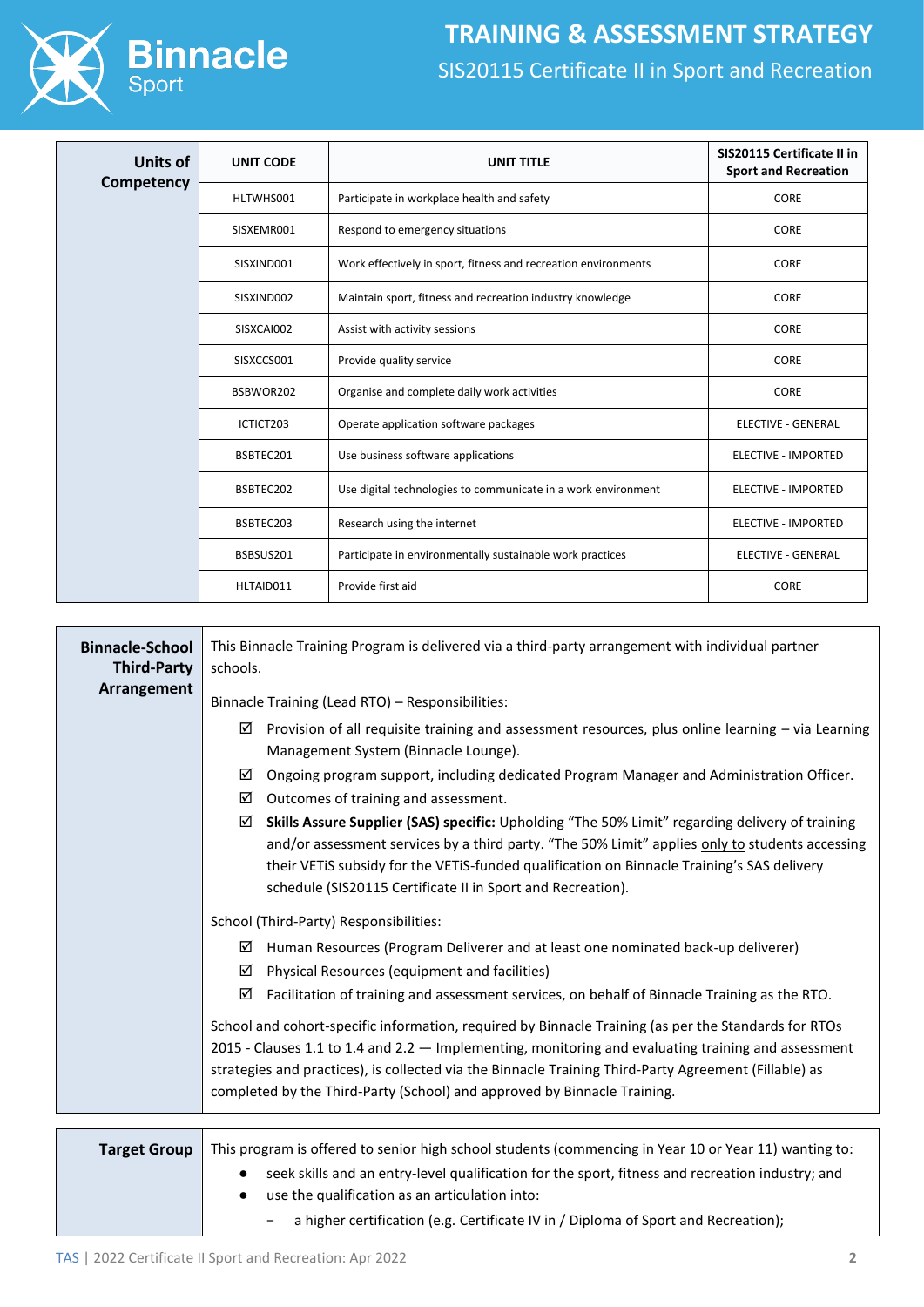

| a higher (sport-specific) accreditation; or<br>University (e.g. Bachelor of Sport & Exercise Science).                                                            |
|-------------------------------------------------------------------------------------------------------------------------------------------------------------------|
| <b>QLD SCHOOLS</b><br>The qualification SIS20115 Certificate II in Sport and Recreation derives 4 QCE credits towards the<br>Queensland Certificate of Education. |

| Entry<br><b>Requirements</b> | There are no formal training package entry requirements for this qualification, however a Language,<br>Literacy & Numeracy (LLN) Screening process is undertaken at the time of initial enrolment to ensure<br>students have the capacity to effectively engage with the content. |
|------------------------------|-----------------------------------------------------------------------------------------------------------------------------------------------------------------------------------------------------------------------------------------------------------------------------------|
|                              | Students require AQF level 3 written and spoken English and numeracy skills to be able to meet the<br>Foundation Skill requirements within the units of the Certificate III qualification.                                                                                        |
|                              | The Certificate III in Sport and Recreation qualification is delivered as a 'Fee for Service' offering only as<br>per the Binnacle-School invoicing arrangement.                                                                                                                  |
|                              | Students must have access to all physical resources (either individually or through resources supplied by<br>the school) as outlined in the section 'Physical Resource Requirements'.                                                                                             |

| <b>Skills Assure</b><br><b>Supplier (SAS)</b> | The Certificate II in Sport and Recreation (SIS20115) qualification is currently eligible for funding under<br>the Queensland Government's Vocational Education and Training in Schools (VETiS) initiative. Binnacle<br>Training is a Skills Assure Supplier (SAS) for the SIS20115 Certificate II in Sport and Recreation<br>qualification.                                                                                                                                                                                                   |  |  |  |
|-----------------------------------------------|------------------------------------------------------------------------------------------------------------------------------------------------------------------------------------------------------------------------------------------------------------------------------------------------------------------------------------------------------------------------------------------------------------------------------------------------------------------------------------------------------------------------------------------------|--|--|--|
|                                               | The Queensland Government's VET Investment Budget will provide funding for students to complete<br>one VETiS qualification on the Priority Skills List whilst attending secondary school (in Years 10, 11 and<br>$12$ ).                                                                                                                                                                                                                                                                                                                       |  |  |  |
|                                               | Binnacle Training also offers the Certificate II in Sport and Recreation (SIS20115) as a 'Fee for Service'<br>program for schools, as per the Binnacle-school invoicing arrangement. At the time of enrolment,<br>eligible students will choose whether or not they wish to access the VETiS subsidy specific to the VETiS-<br>funded qualification.                                                                                                                                                                                           |  |  |  |
|                                               | "The 50% Limit" on delivery of training and/or assessment services by a third party:                                                                                                                                                                                                                                                                                                                                                                                                                                                           |  |  |  |
|                                               | As outlined in the SAS Third Party Arrangements Directive, a SAS is only allowed to utilise the services of<br>a Third Party for the provision of Training and/or Assessment to no more than 50% of any individual<br>qualification listed on the Supplier's Delivery Schedule. "The 50% Limit" applies only to:                                                                                                                                                                                                                               |  |  |  |
|                                               | Students accessing their VETiS subsidy for the VETiS-funded qualification on Binnacle Training's SAS<br>$\bullet$<br>delivery schedule (SIS20115 Certificate II in Sport and Recreation) who enrol from 1 July 2021.<br>The delivery of training and/or assessment services by a third party under Binnacle Training's SAS<br>$\bullet$<br>Agreement i.e. does not apply to 'Fee-for-Service'.                                                                                                                                                 |  |  |  |
|                                               | Binnacle Training engages third parties (individual high schools) in the delivery of training and<br>assessment services specific to the VETiS-funded qualification: Certificate II in Sport and Recreation.<br>Binnacle Training will manage "The 50% limit" at a student level - whereby Binnacle Training will itself<br>deliver and assess half of the units of competency associated with the VETiS-funded qualification (i.e. no<br>delivery and assessment by the third party for half of the units) specific to VETIS-funded students. |  |  |  |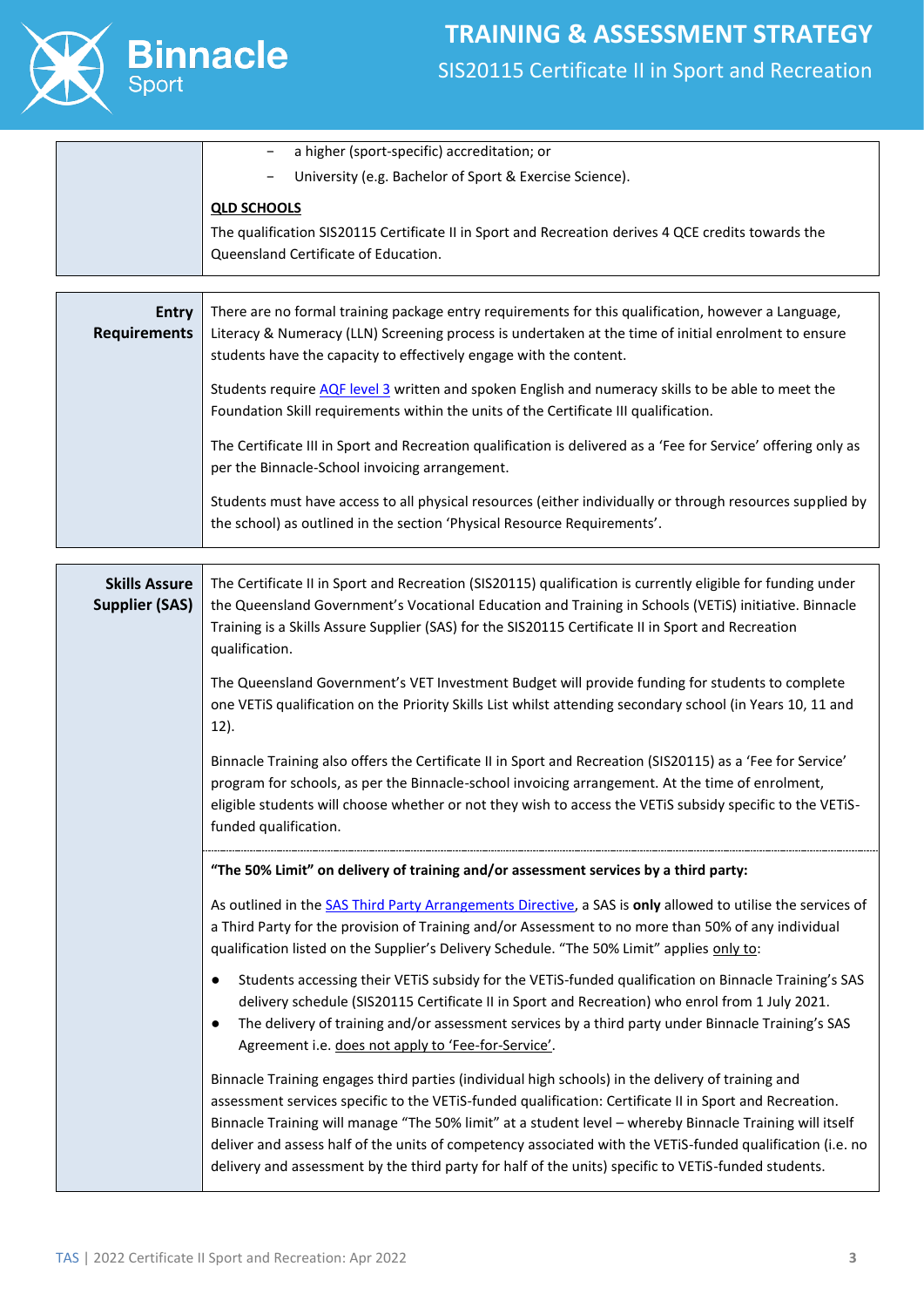

Refer to the Section: Training and Assessment Staff (per unit of competency) which illustrates these units of competency (6 in total) to be delivered by Binnacle Training staff (online delivery) specific to VETiS funded students.

| <b>Learning and</b><br><b>Assessment</b><br><b>Arrangements</b> | <b>DURATION</b><br>The program content has been packaged into 4 terms [based on delivery across one line on the<br>timetable (minimum 3 lessons per week, i.e. 210 minutes per week) over 1 year. While packaged as a<br>4-Term format, it can be delivered over 2 years (e.g. Year 11-12).                                                                                                                                                                                                                                                                                                                                                                                        |
|-----------------------------------------------------------------|------------------------------------------------------------------------------------------------------------------------------------------------------------------------------------------------------------------------------------------------------------------------------------------------------------------------------------------------------------------------------------------------------------------------------------------------------------------------------------------------------------------------------------------------------------------------------------------------------------------------------------------------------------------------------------|
|                                                                 | A blended-delivery model will be used whereby students will have access to:<br>Trainer-led classroom delivery of content.<br>$\bullet$<br>Online modules that house learning content (within the Binnacle Lounge).<br>$\bullet$<br>Assessment activities to be completed online within the Binnacle Lounge.<br>Assessment activities and projects to be completed in the classroom and/or student-led<br>environment.<br>Participation in an Industry Discovery - at a Sport and Recreation-related workplace<br>(recommended, however, not compulsory).<br>This program uses single unit and clustered assessment.                                                                |
|                                                                 | Assessment and training will be conducted at the school. Assessment methodologies will vary according<br>to specific requirements of the Units of Competency. A range of methods will be used, including:<br>Knowledge quizzes, short answer questions and other project/case study reports.<br>$\bullet$<br>Skills demonstrations, reports, documents, observations.<br>Portfolios of evidence as completed by the student for major projects.<br>$\bullet$<br>Simulated assessment environment (Sport and Recreation-related industry) - located at the<br>school.                                                                                                               |
|                                                                 | Under supervision, students will assist in the facilitation of a range of sport and recreation programs as<br>well as completing practical experience to deliver a range of sport activities and exercise programs to<br>members of the school community (e.g. primary and secondary students). Students will also work in<br>sport and recreation environments at the school with authentic participants.                                                                                                                                                                                                                                                                         |
|                                                                 | 'VOLUME OF LEARNING' AND 'AMOUNT OF TRAINING'                                                                                                                                                                                                                                                                                                                                                                                                                                                                                                                                                                                                                                      |
|                                                                 | Volume of Learning (VoL)* per the Australian Qualifications Framework volume of learning indicators:<br>Certificate II = $0.5 - 1$ year (600 - 1200 hours)<br>Certificate III = $1 - 2$ years (1200 - 2400 hours)                                                                                                                                                                                                                                                                                                                                                                                                                                                                  |
|                                                                 | * VoL describes how long a learner who does not hold any of the competencies identified in the relevant<br>units of competency or modules would take to develop all of the required skills and knowledge.<br>Further, the VoL includes all teaching, learning and assessment activities that are required to be<br>undertaken by the typical student to achieve the learning outcomes. These activities may include some<br>or all of the following: guided learning (such as classes, lectures, tutorials, online study or self-paced<br>study guides), individual study, research, learning activities in the workplace and assessment activities.<br>(AQF, Volume of Learning). |
|                                                                 | Amount of Training (AoT) for this program consists of classroom learning, self-study and practical work-<br>related experience.                                                                                                                                                                                                                                                                                                                                                                                                                                                                                                                                                    |
|                                                                 | Classroom learning = 140 hours (1 study line over 4 Terms).                                                                                                                                                                                                                                                                                                                                                                                                                                                                                                                                                                                                                        |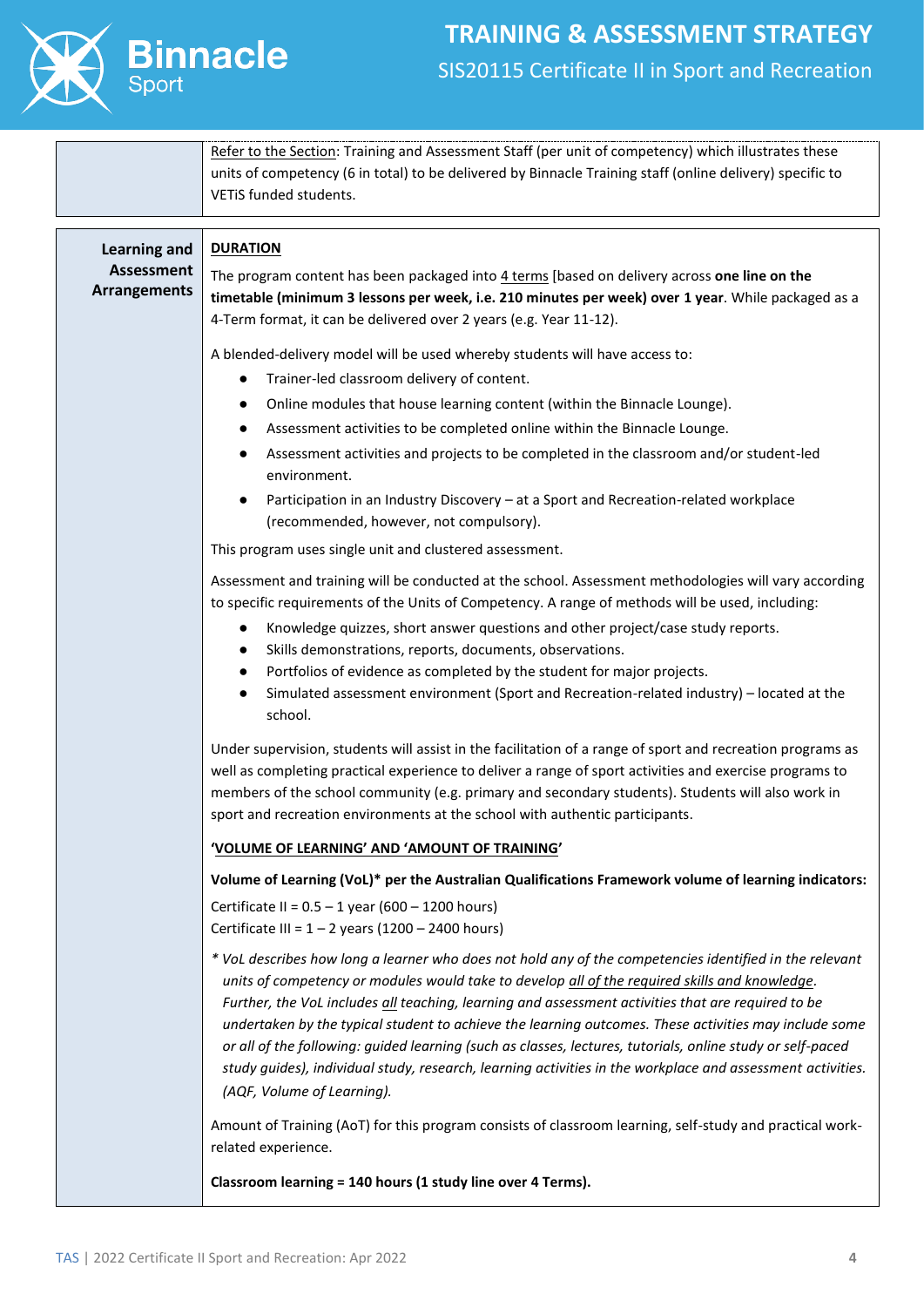

There is also an element of self-study (formative activities scheduled for students to undertake outside of class time). These activities are used by students to enhance their understanding of the content and are undertaken prior to assessment for that particular module or topic of study. Across this 1-year program, Binnacle has devoted an additional 70 minutes per week (the equivalent of one additional lesson per week) for these formative activities.

**Self-Study (Formative Activities) Hours = 47 hours** (i.e. 1.17 hours x 40 weeks)

An additional 40 hours of practical work-related experience is undertaken by students across the program. While some of these hours may be achieved during devoted class lessons, due to the nature of sport, fitness and recreation programs some practical experience will be undertaken outside of these class hours.

**Practical Work-related Experience = 40 hours**

#### **TOTAL AMOUNT OF TRAINING (AoT) = 227 hours (140 + 47 + 40)**

Binnacle rationalises the VoL hours gap (i.e. VoL 600 hours LESS AoT 227 hours = 373 hours) by:

- Students entering the subject with a large base of foundational skills and knowledge from prior and concurrent learning (e.g. Years 9-10 HPE and other sporting/fitness involvement, including as an athlete/player).
- There is a large amount of overlap (clustering) of units across the 4 terms.
- There being an element of self-study that students may undertake to deepen their own understanding of the content.

**Learning and Assessment Arrangements ORGANISATION** The program will be delivered using class-based learning as well as a real sport and recreation environments at the school which involves delivering a range of sport, fitness and recreation programs to participants in the school community. A range of teaching and learning strategies will be used to deliver the competencies including: ● Practical tasks **Client interactions** ● Group work ● Programs within the school (generally a minimum of two different sport and recreation programs per term) ● Practical experience within school sporting programs (e.g. athletics and swimming carnivals, cross-country, inter-school sport). Evidence contributing towards each competency will be collected throughout the program. This evidence will be used to make judgements of competency that are aligned with, and reflect, the requirements of each unit of competency. **Learning and LANGUAGE, LITERACY AND NUMERACY ASSISTANCE**

| Learning and               | LANGUAGE, LITERACY AND NUMERACY ASSISTANCE                                                                                                                                                            |
|----------------------------|-------------------------------------------------------------------------------------------------------------------------------------------------------------------------------------------------------|
| Assessment<br>Arrangements | Support is available to all students and can be organised - through the deliverer - on a case-by-case and<br>as needed basis throughout the program.                                                  |
|                            | 'Reasonable adjustment' is offered for most assessment items. This is indicated in the information table<br>at the top of each assessment and are allocated based on unit of competency requirements. |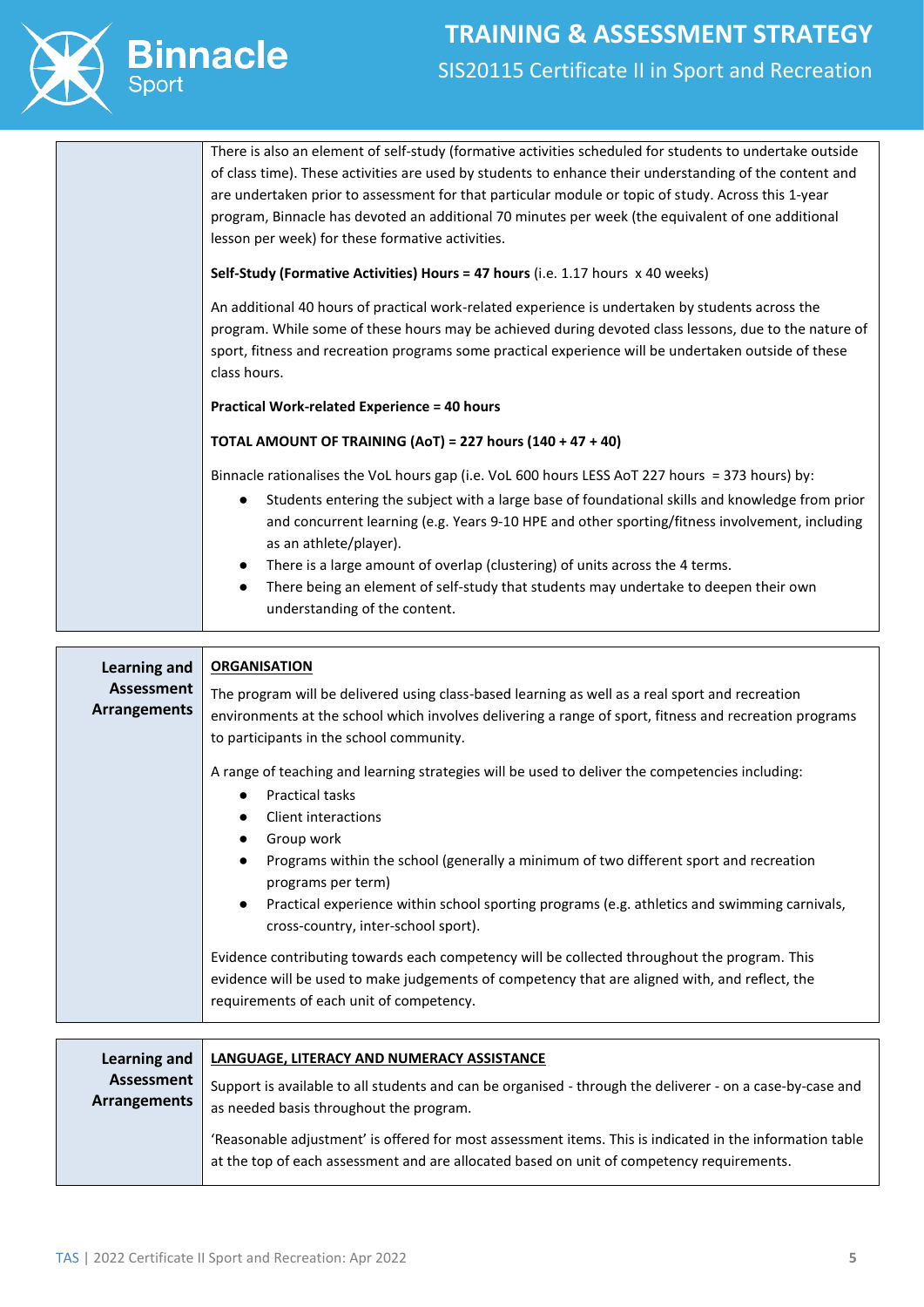

| <b>Learning and</b>                      | <b>OPPORTUNITY FOR RPL AND CREDIT TRANSFER</b>                                                                                                                                                                                                                                                                                                                                                                        |                                                                                                                                                                                                                                                                                                                                                                                                |  |  |  |  |  |  |
|------------------------------------------|-----------------------------------------------------------------------------------------------------------------------------------------------------------------------------------------------------------------------------------------------------------------------------------------------------------------------------------------------------------------------------------------------------------------------|------------------------------------------------------------------------------------------------------------------------------------------------------------------------------------------------------------------------------------------------------------------------------------------------------------------------------------------------------------------------------------------------|--|--|--|--|--|--|
| <b>Assessment</b><br><b>Arrangements</b> | Recognition of Prior Learning (RPL) is an assessment process that evaluates an individual's informal<br>learning to determine the extent to which that individual has achieved the required competency<br>outcomes.                                                                                                                                                                                                   |                                                                                                                                                                                                                                                                                                                                                                                                |  |  |  |  |  |  |
|                                          | Credit Transfer is applying credit for a unit of competency that has previously been completed<br>(successfully) by a student. Credit Transfer is offered both at enrolment and throughout the training<br>program. A verified copy of the student's Qualification and/or Statement of Attainment listing the units<br>of competency that have previously been completed is required as evidence for Credit Transfer. |                                                                                                                                                                                                                                                                                                                                                                                                |  |  |  |  |  |  |
|                                          |                                                                                                                                                                                                                                                                                                                                                                                                                       | Both RPL and Credit Transfer are available to students. Due to students being of high school age, usually<br>with limited prior qualifications or work history, students typically undergo a train-to-assess pathway.<br>An RPL assessment pathway will require verifiable evidence of a student's prior learning (e.g. Statement<br>of Attainment for previously completed superseded units). |  |  |  |  |  |  |
| <b>Learning and</b>                      |                                                                                                                                                                                                                                                                                                                                                                                                                       | <b>COURSE STRUCTURE</b>                                                                                                                                                                                                                                                                                                                                                                        |  |  |  |  |  |  |
| <b>Assessment</b><br><b>Arrangements</b> |                                                                                                                                                                                                                                                                                                                                                                                                                       | This program in available with a 'General' or 'Sport Specialty' Coaching and Officiating outcome.<br>'Sport Specialty' outcomes involve students undertaking one or more sport-specific accreditations in<br>officiating and/or coaching (e.g. NRL Level 1 Referee and NRL Modified Games Coach).                                                                                              |  |  |  |  |  |  |
|                                          | In certain cases, schools must first be endorsed by the relevant National/State Sporting Organisation<br>prior to offering a sport-specific accreditation.                                                                                                                                                                                                                                                            |                                                                                                                                                                                                                                                                                                                                                                                                |  |  |  |  |  |  |
|                                          | Topics:<br>$\bullet$<br><b>TERM1</b><br>$\bullet$<br>$\bullet$                                                                                                                                                                                                                                                                                                                                                        | <b>Binnacle Lounge Induction</b><br>The Sport, Fitness & Recreation (SFR) Industry<br>Apply Knowledge of Coaching Practices<br>Programs:<br>Coaching Program (Teacher Facilitated)<br>Coaching Program (Student Delivery)<br>Self-Directed Learning: Community Coaching General Principles (Online Course)                                                                                     |  |  |  |  |  |  |
|                                          | Topics:<br>$\bullet$<br><b>TERM 2</b><br>$\bullet$                                                                                                                                                                                                                                                                                                                                                                    | Provide First Aid<br>The Sport, Fitness & Recreation (SFR) Industry<br>Programs:<br>Community Fitness Program: Community Fitness Program - Junior Secondary School Participants<br>Provide First Aid: Enrol and complete the Short Course: HLTAID011 Provide First Aid                                                                                                                         |  |  |  |  |  |  |
|                                          | <b>UNITS OF</b><br><b>COMPETENCY</b><br><b>SCHEDULED FOR</b><br><b>FINALISATION</b>                                                                                                                                                                                                                                                                                                                                   | HLTAID011 Provide First Aid                                                                                                                                                                                                                                                                                                                                                                    |  |  |  |  |  |  |
|                                          | Topics:<br><b>TERM3</b>                                                                                                                                                                                                                                                                                                                                                                                               | Anatomy & Physiology<br>Plan & Deliver Exercise Programs<br>Programs:<br>One-on-One Cardio Program: Personal Fitness Coach<br>Group Conditioning Sessions for Adolescent Clients                                                                                                                                                                                                               |  |  |  |  |  |  |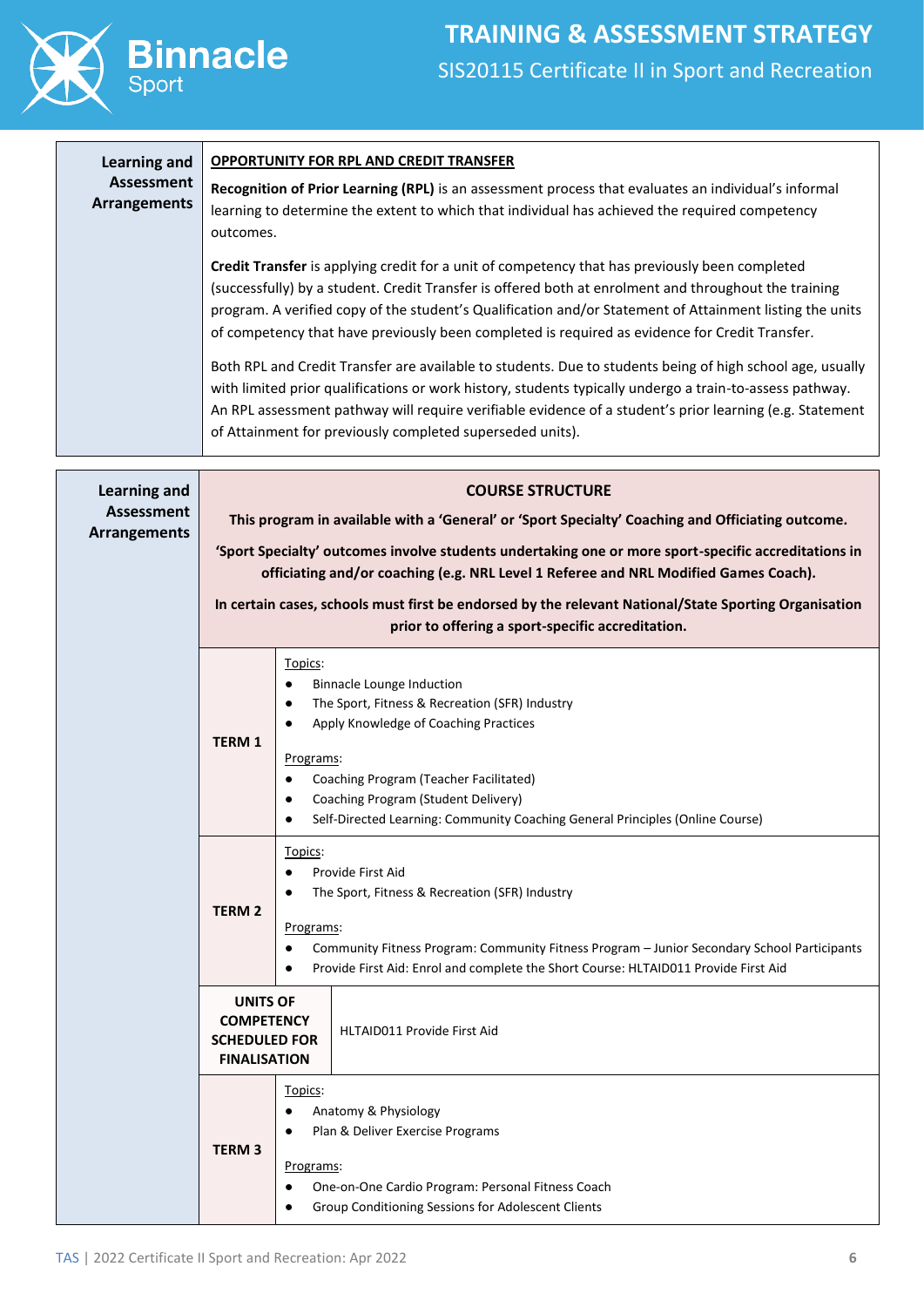

| Topics:<br>٠<br><b>TERM 4</b>                                                       | Introduction to Nutrition (Binnacle Online Delivery)<br>Digital Technologies in the Workplace (Binnacle Online Delivery)<br>Programs:<br><b>Group Nutrition Presentation</b><br>Strength & Conditioning Program for Peers                                                                                                                                                                                                                                                                                                                                                                                                                                                                                                                                                                                               |
|-------------------------------------------------------------------------------------|-------------------------------------------------------------------------------------------------------------------------------------------------------------------------------------------------------------------------------------------------------------------------------------------------------------------------------------------------------------------------------------------------------------------------------------------------------------------------------------------------------------------------------------------------------------------------------------------------------------------------------------------------------------------------------------------------------------------------------------------------------------------------------------------------------------------------|
| <b>UNITS OF</b><br><b>COMPETENCY</b><br><b>SCHEDULED FOR</b><br><b>FINALISATION</b> | Units scheduled for finalisation upon completion of Terms 1-3<br>HLTWHS001 Participate in workplace health and safety<br>SISXEMR001 Respond to emergency situations<br>SISXIND001 Work effectively in sport, fitness and recreation environments<br>SISXCAI002 Assist with activity sessions<br>SISXIND002 Maintain sport, fitness and recreation industry knowledge<br>SISXCCS001 Provide quality service<br>Units comprising Term 4 (Binnacle Online Delivery)<br>BSBWOR202 Organise and complete daily work activities<br>BSBTEC201 Use business software applications<br>BSBTEC202 Use digital technologies to communicate in a work environment<br>BSBTEC203 Research using the internet<br>ICTICT203 Operate application software packages<br>BSBSUS201 Participate in environmentally sustainable work practices |

**Learning and Assessment Arrangements**

#### **EVIDENCE GATHERING TECHNIQUES**

The following matrix identifies the type of evidence that **may be** collected to enable judgements to be made about student's success in units of competency. Evidence gathering techniques may be adjusted to best suit the unit of competency requirements.

Students may submit evidence to gain RPL for competencies.

| UNITS OF COMPETENCY |                                                                |              |           | C            | D         |
|---------------------|----------------------------------------------------------------|--------------|-----------|--------------|-----------|
| HLTAID011           | Provide First Aid                                              | $\sqrt{}$    | $\sqrt{}$ |              |           |
| HLTWHS001           | Participate in workplace health and safety                     | $\sqrt{}$    |           | $\sqrt{}$    |           |
| SISXEMR001          | Respond to emergency situations                                | $\sqrt{}$    |           | $\checkmark$ |           |
| SISXIND001          | Work effectively in sport, fitness and recreation environments | $\sqrt{ }$   |           | $\sqrt{}$    | $\sqrt{}$ |
| SISXIND002          | Maintain sport, fitness and recreation industry knowledge      | $\sqrt{ }$   |           | $\sqrt{}$    |           |
| SISXCAI002          | Assist with activity sessions                                  | $\sqrt{}$    |           | $\checkmark$ |           |
| SISXCCS001          | Provide quality service                                        | $\sqrt{ }$   | $\sqrt{}$ | $\sqrt{}$    |           |
| BSBWOR202           | Organise and complete daily work activities                    | $\checkmark$ |           | $\checkmark$ |           |
| BSBTEC201           | Use business software applications                             | $\checkmark$ |           | $\checkmark$ |           |
| BSBTEC202           | Use digital technologies to communicate in a work environment  | $\checkmark$ |           | $\checkmark$ |           |
| BSBTEC203           | Research using the internet                                    | √            |           | $\checkmark$ |           |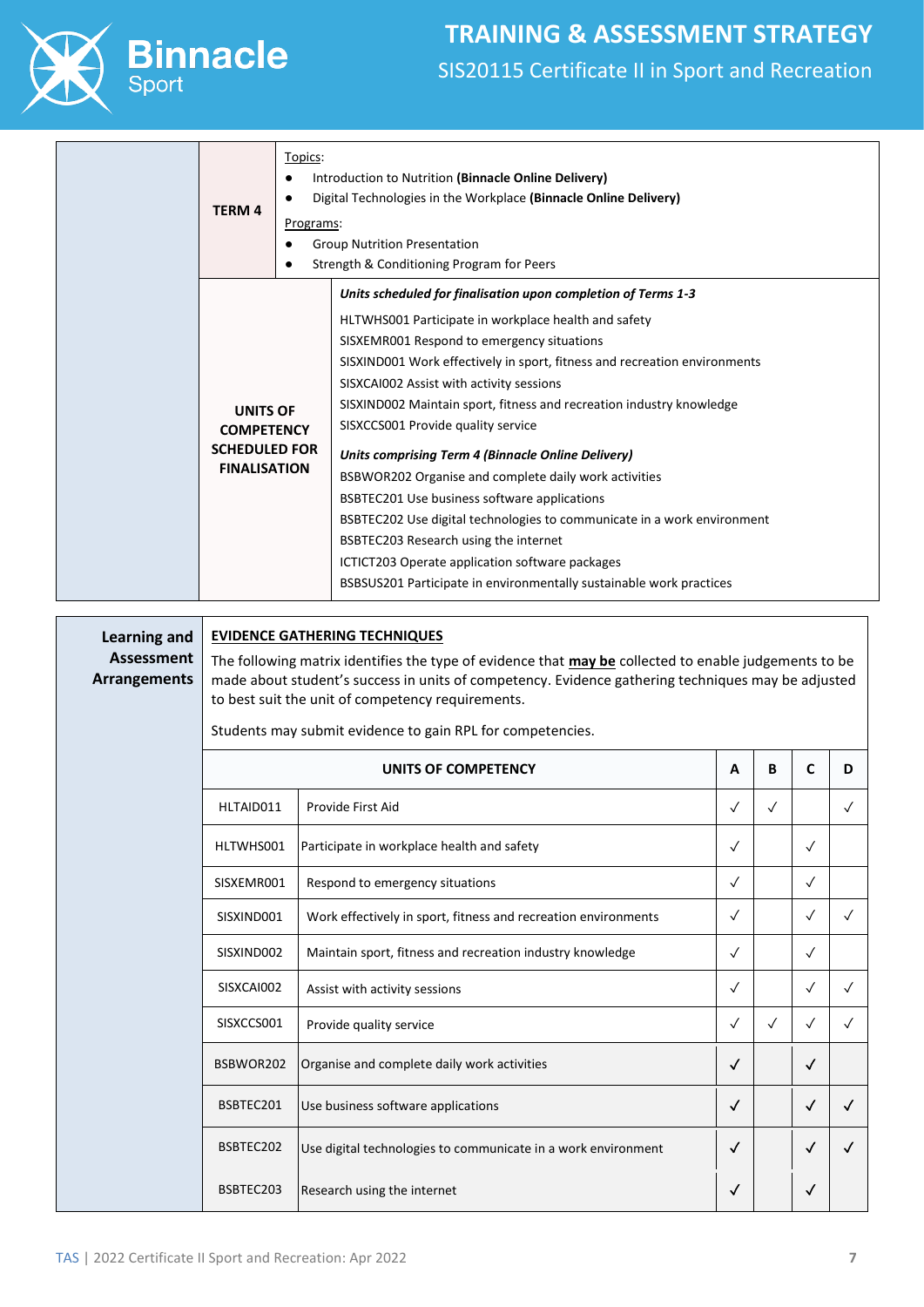

|  | ICTICT203  |                                                           |              | Operate application software packages  |              | √ |  |
|--|------------|-----------------------------------------------------------|--------------|----------------------------------------|--------------|---|--|
|  | BSBSUS201  | Participate in environmentally sustainable work practices |              | √                                      | $\checkmark$ |   |  |
|  | <b>KEY</b> |                                                           | $\mathbf{A}$ | <b>Quiz and short answer questions</b> |              |   |  |
|  |            |                                                           | B            | <b>Case studies and scenarios</b>      |              |   |  |
|  |            |                                                           | C            | <b>Project tasks</b>                   |              |   |  |
|  |            |                                                           | D            | <b>Major programs and practicals</b>   |              |   |  |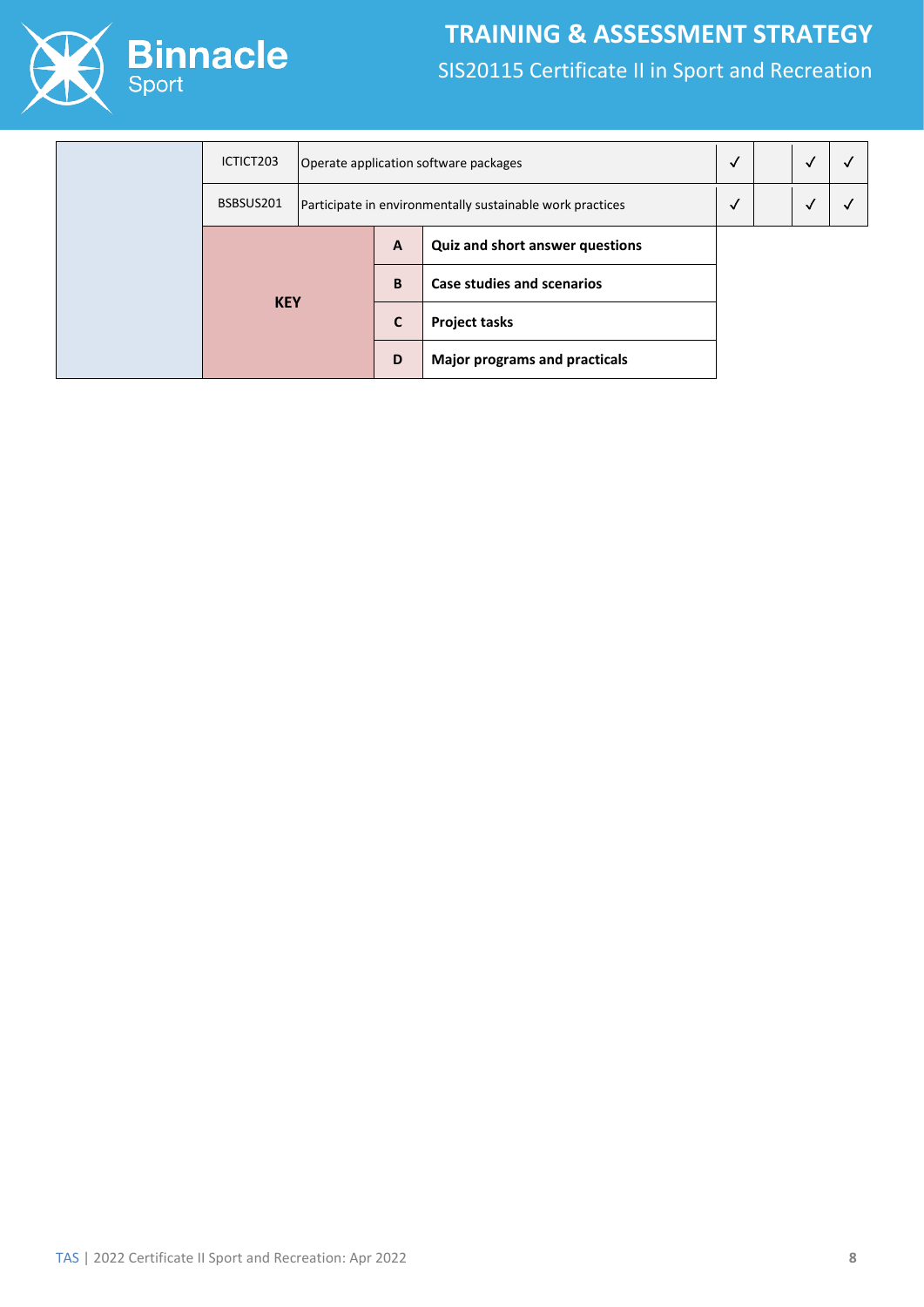

| <b>Training and</b>                                                    | <b>UNITS OF</b>   |                                                                                                                                                                                                                                                                                                                                             |                                    | <b>TRAINING &amp; ASSESSMENT PERSONNEL</b>                                                         |                             |  |
|------------------------------------------------------------------------|-------------------|---------------------------------------------------------------------------------------------------------------------------------------------------------------------------------------------------------------------------------------------------------------------------------------------------------------------------------------------|------------------------------------|----------------------------------------------------------------------------------------------------|-----------------------------|--|
| <b>Assessment Staff</b><br>Indicate for each unit<br>of competency the | <b>COMPETENCY</b> | <b>TRAINING ARRANGEMENTS</b>                                                                                                                                                                                                                                                                                                                | <b>Technical</b><br><b>Advisor</b> | <b>Qualified</b><br><b>Assessor</b>                                                                | Qualified<br><b>Trainer</b> |  |
| staff involved in<br>delivery and identify                             | HLTWHS001         |                                                                                                                                                                                                                                                                                                                                             | <b>Binnacle PM</b>                 | Teacher                                                                                            | Teacher                     |  |
| if this is being<br>delivered by one                                   | SISXEMR001        | Sole trainer and assessor                                                                                                                                                                                                                                                                                                                   | <b>Binnacle PM</b>                 | Teacher                                                                                            | Teacher                     |  |
| person, or in a team                                                   | SISXIND001        | (Teacher-led delivery) -<br>under the support of                                                                                                                                                                                                                                                                                            | Binnacle PM                        | Teacher                                                                                            | Teacher                     |  |
| approach.                                                              | SISXCAI002        | Binnacle's Program                                                                                                                                                                                                                                                                                                                          | <b>Binnacle PM</b>                 | Teacher                                                                                            | Teacher                     |  |
|                                                                        | SISXIND002        | Management (PM) Team.                                                                                                                                                                                                                                                                                                                       | <b>Binnacle PM</b>                 | Teacher                                                                                            | Teacher                     |  |
|                                                                        | SISXCCS001        |                                                                                                                                                                                                                                                                                                                                             | <b>Binnacle PM</b>                 | Teacher                                                                                            | Teacher                     |  |
|                                                                        | BSBWOR202         | Binnacle online delivery -<br>nominated Binnacle trainer<br>and assessor(s); with no<br>delivery and assessment by<br><b>Third Party (Teacher) for</b><br>students accessing their<br>VETIS subsidy for the VETIS-<br>funded Certificate II in<br><b>Sport and Recreation.</b>                                                              |                                    |                                                                                                    |                             |  |
|                                                                        | BSBTEC201         |                                                                                                                                                                                                                                                                                                                                             |                                    | <b>Binnacle Assessor</b><br>(VETiS-funded<br>students)<br>Teacher<br>(Fee-for-Service<br>students) | <b>Binnacle Trainer</b>     |  |
|                                                                        | BSBTEC202         |                                                                                                                                                                                                                                                                                                                                             | <b>Binnacle PM</b>                 |                                                                                                    |                             |  |
|                                                                        | BSBTEC203         |                                                                                                                                                                                                                                                                                                                                             |                                    |                                                                                                    |                             |  |
|                                                                        | ICTICT203         |                                                                                                                                                                                                                                                                                                                                             |                                    |                                                                                                    |                             |  |
|                                                                        | BSBSUS201         |                                                                                                                                                                                                                                                                                                                                             |                                    |                                                                                                    |                             |  |
|                                                                        | HLTAID011         | Either delivered via the Binnacle Program with the Teacher as Trainer/<br>Assessor (additional physical and human resource requirements of school); or<br>delivered by an external provider as arranged by individual schools.<br>HLTAID011 delivered as 'Fee-for-service' only i.e. not under Binnacle Training's<br><b>SAS Agreement.</b> |                                    |                                                                                                    |                             |  |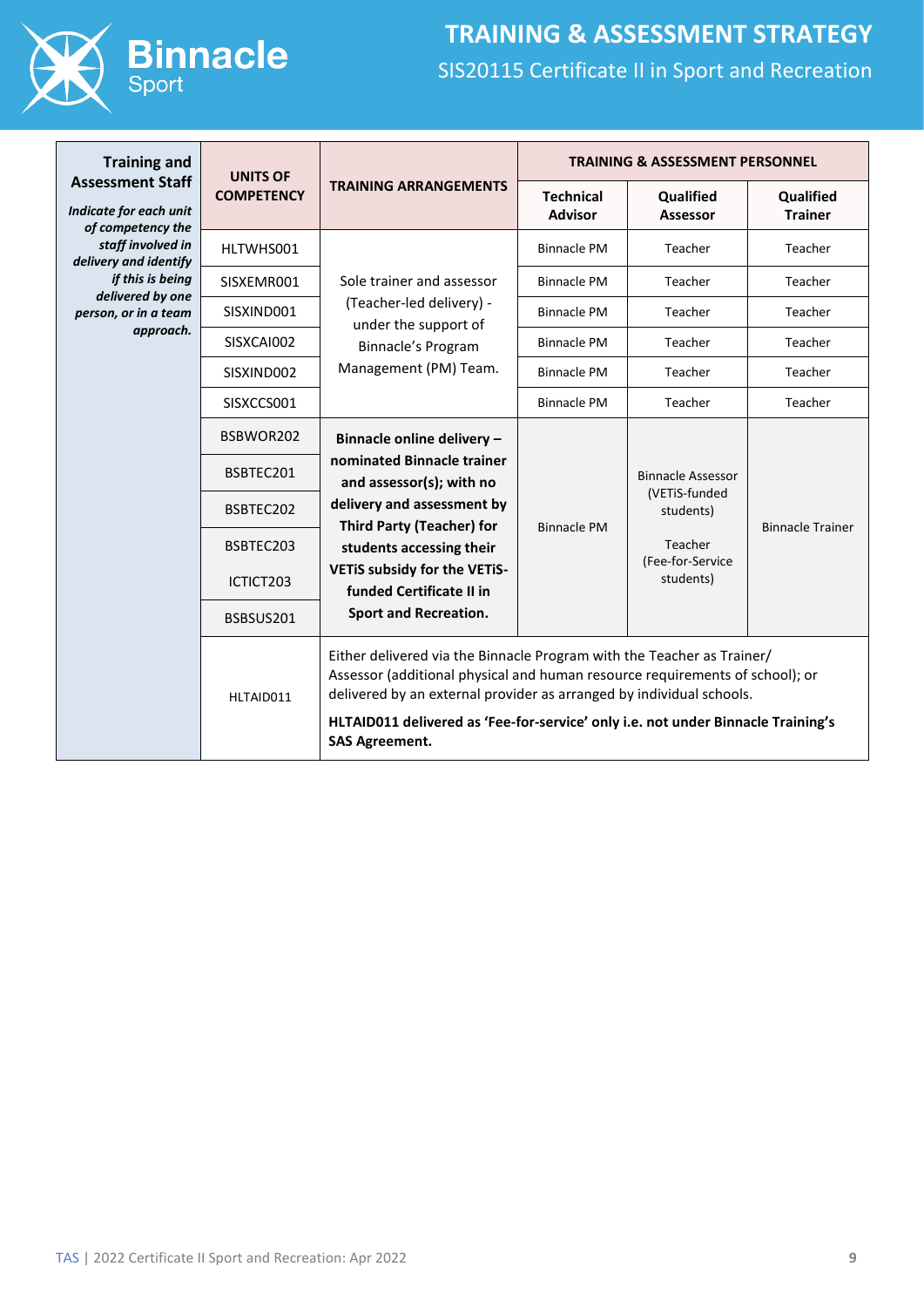

| <b>Learning</b><br><b>Resources</b> | Students are provided with a full Course Content kit that is specific to each term of study which<br>includes: |
|-------------------------------------|----------------------------------------------------------------------------------------------------------------|
|                                     | Unit Plan<br>$\bullet$                                                                                         |
|                                     | Lectures                                                                                                       |
|                                     | <b>Online Activities</b><br>$\bullet$                                                                          |
|                                     | Exercise Bank                                                                                                  |
|                                     | Videos                                                                                                         |
|                                     | Work templates and other work-related documents (e.g. policy manuals)<br>$\bullet$                             |

| <b>Practical</b><br><b>Experience</b>       | Students will undertake a minimum of 40 hours of practical experience (i.e. coaching and officiating)<br>across the program.                                                                                                                                                                                                                                                                                                                           |  |  |
|---------------------------------------------|--------------------------------------------------------------------------------------------------------------------------------------------------------------------------------------------------------------------------------------------------------------------------------------------------------------------------------------------------------------------------------------------------------------------------------------------------------|--|--|
| <b>Consultation with</b><br><b>Industry</b> | Key industry partners consulted in the development and ongoing refinement of this strategy are listed<br>below. Binnacle meets with each of the listed industry partners for regular advice, ongoing program<br>support and guidance. These industry engagement activities focus on Training and Assessment Strategy,<br>resources, and current industry skills of trainers and assessors.                                                             |  |  |
|                                             | <b>Industry Partners</b><br>Redcliffe Dolphins Rugby League Club<br>Renegade Conditioning<br>Ipswich Hornets Cricket Club<br><b>Fit College</b><br>Andrew Rickertt - Job Skills Queensland<br>National Institute of First Aid Trainers (NIFAT)<br>Consultation/engagement approaches include:<br>Regular meetings (e.g. quarterly consultation meetings)<br>Teleconferences<br>Program development/validation meetings<br>Program development projects |  |  |

| Assessment        | The processes used to validate assessment in this course are:                                                                                                                                                                                                                           |
|-------------------|-----------------------------------------------------------------------------------------------------------------------------------------------------------------------------------------------------------------------------------------------------------------------------------------|
| <b>Validation</b> | 1.<br>Validation by Industry:                                                                                                                                                                                                                                                           |
| <b>Process</b>    | An internal review conducted annually with an industry representative to check that the<br>standards expected of students are consistent with current industry practice.                                                                                                                |
|                   | The internal review will examine the learning and assessment strategy and identify areas for<br>improvement.                                                                                                                                                                            |
|                   | The internal review will also evaluate all assessment instruments to ensure that they are<br>appropriate for the units of competency and reflect the unit requirements (i.e. elements,<br>performance criteria, performance evidence, knowledge evidence and assessment<br>conditions). |
|                   | Validation for each unit of competency includes:<br>$\bullet$<br>Pre-assessment validation (to confirm assessment process and instruments meet the<br>-<br>requirements of the Principles of Assessment); completed every 24 months (minimum);<br>and                                   |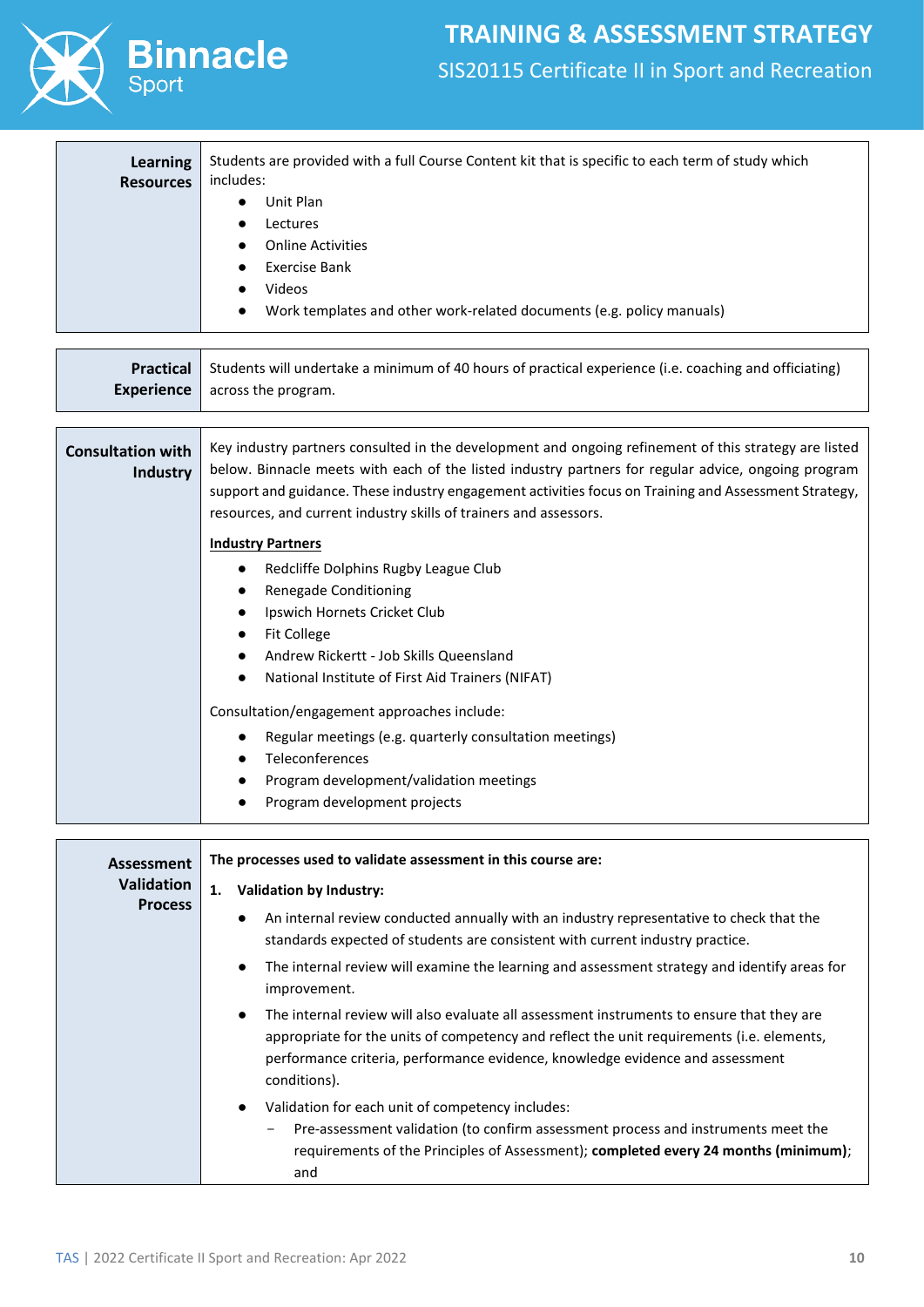

- Post-assessment validation (to confirm assessment evidence provided by the students and the judgement of that evidence meets the requirements of the Rules of Evidence). **Completed every 3 years (minimum). 2. Assessment Instrument Review:** ● A Binnacle Program Development Specialist and an industry expert will review all assessment instruments to ensure that they are appropriate for the units of competency and reflect the unit requirements (i.e. elements, performance criteria, performance evidence, knowledge evidence and assessment conditions) with improvements noted and acted upon. **Completed annually.**

| <b>Physical Resource</b> | <b>List of School Resources (minimum):</b>                                                                                                                                          |  |  |
|--------------------------|-------------------------------------------------------------------------------------------------------------------------------------------------------------------------------------|--|--|
| <b>Requirements</b>      | Sport and Recreation facilities and equipment located at the school including:<br>1.                                                                                                |  |  |
|                          | $\boxtimes$ A sport-specific training or competition environment                                                                                                                    |  |  |
|                          | $\boxtimes$ Facilities where a sport-specific range of officiating and coaching activities can be conducted.                                                                        |  |  |
|                          | Equipment and resources appropriate for one or more specific sports.<br>⊻                                                                                                           |  |  |
|                          | Athletes and novice/beginner participants.<br>☑                                                                                                                                     |  |  |
|                          | Key health and safety equipment and/or aids.<br>☑                                                                                                                                   |  |  |
|                          | ☑<br>School WHS and risk management policies and procedures.                                                                                                                        |  |  |
|                          | ☑<br>Equipment repair and maintenance resources (e.g. ball pumps, cleaning equipment).                                                                                              |  |  |
|                          | ☑<br>Maintenance storage facilities.                                                                                                                                                |  |  |
|                          | Personal computers and internet, office equipment and resources.<br>⊻                                                                                                               |  |  |
|                          | Social media tools and applications (e.g. blogs, wikis, social media sites).<br>⊻                                                                                                   |  |  |
|                          | $\boxtimes$ First aid kit                                                                                                                                                           |  |  |
|                          | Drinking water<br>☑                                                                                                                                                                 |  |  |
|                          | $\boxtimes$ Sport-specific rules, regulations and policies                                                                                                                          |  |  |
|                          | $\boxtimes$ Sport-specific facilities, equipment and resources                                                                                                                      |  |  |
|                          | Organisational safety, emergency response and first aid procedures for the specific sport<br>☑                                                                                      |  |  |
|                          | <b>Additional requirements:</b><br>2.                                                                                                                                               |  |  |
|                          | Access to a primary school (or junior secondary year levels) to run two sport/recreation<br>⊻<br>programs (must be organised and overseen by the Program Deliverer).                |  |  |
|                          | The venue/facility for this sport/recreation program must allow for a range of                                                                                                      |  |  |
|                          | activities and equipment to be included.                                                                                                                                            |  |  |
|                          | ☑<br>Sport Specialty Schools (NRL, Netball, Rugby Union, Other) must also have access to events,<br>games or competitions where students will assist as officials (e.g. Gala Days). |  |  |
|                          | First Aid training equipment - minimum (*suggested) quantity (if First Aid competency<br>З.<br>delivered via Binnacle program)                                                      |  |  |
|                          | Adult CPR manikin (1 manikin per 4 students*)<br>⊻                                                                                                                                  |  |  |
|                          | Infant CPR manikin (1 manikin per 4 students*)<br>⊻                                                                                                                                 |  |  |
|                          | CPR face shield or 'clean face' (1 per student for each manikin)<br>⊻                                                                                                               |  |  |
|                          | Alcohol wipes (1 x tub)<br>⊻                                                                                                                                                        |  |  |
|                          | AED trainer (1 trainer per 4 students*)<br>☑                                                                                                                                        |  |  |
|                          | Gloves (1 x box of each size)<br>☑                                                                                                                                                  |  |  |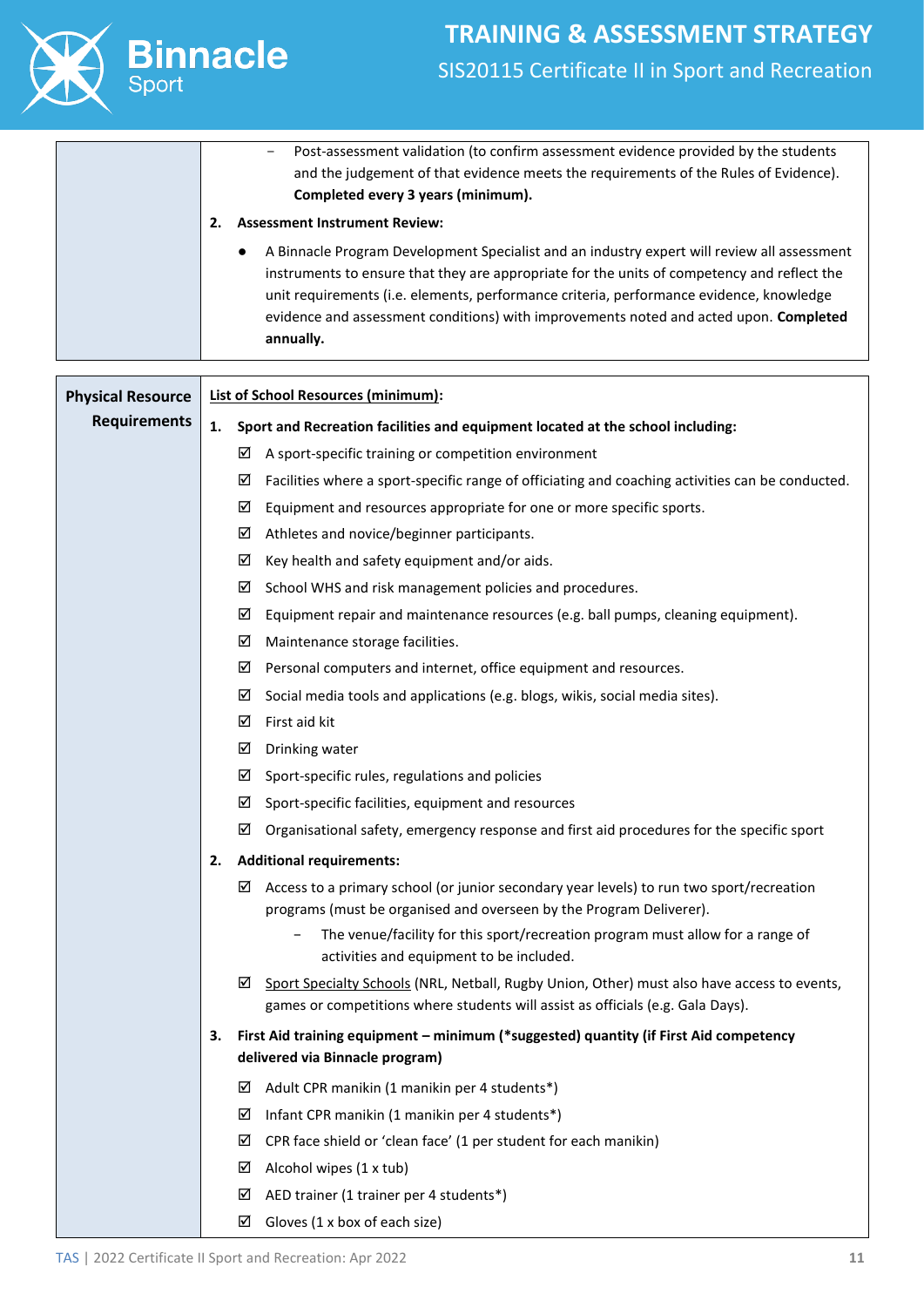

|                       | ☑<br>Epipen trainers (1 trainer per 4 students*)                                                |
|-----------------------|-------------------------------------------------------------------------------------------------|
|                       | Asthma puffers (placebo) (1 trainer per 4 students*)<br>☑                                       |
|                       | ☑<br>Asthma spacers (1 trainer per 4 students*)                                                 |
|                       | Asthma spacer mouthpieces (1 per student)<br>⊻                                                  |
|                       | ☑<br>Triangular bandages (1 new bandage per student*)                                           |
|                       | Roller bandages (1 new bandage per student*)<br>☑                                               |
|                       | Spare, clean bandages/slings (assortment)<br>⊻                                                  |
|                       | $\boxtimes$ Workplace compliant first aid kit – stocked (1 per class*)                          |
|                       | Pillows and blankets (assortment)<br>⊻                                                          |
|                       | Simulated hazards (as per workplace)<br>☑                                                       |
|                       |                                                                                                 |
| <b>Human Resource</b> | The Program Deliverer must be the primary facilitator of learning by:                           |
| <b>Requirements</b>   | Being timetabled to the class for every lesson.<br>☑                                            |
|                       | The Program Deliverer must:                                                                     |
|                       | Hold the Certificate IV in Training and Assessment (TAE40116, or TAE40110*) qualification.<br>⊻ |
|                       | * Where the teacher holds TAE40110, two new core units must also be held:                       |
|                       | TAEASS502 Design and develop assessment tools (or equivalent); and                              |
|                       | TAELLN411 Address adult language, literacy and numeracy (LLN) skills (or equivalent)<br>-       |
|                       | Hold an industry qualification:<br>☑                                                            |
|                       | *Industry-related VET qualification (Cert III or higher) and/or Degree.                         |
|                       | Demonstrate vocational competence specific to all units of competency in this program<br>⊻      |
|                       | Maintain a complete their Binnacle Profile, which includes:<br>☑                                |
|                       | 1. Recent Work History:                                                                         |
|                       | Sport and recreation industry related history.                                                  |
|                       | Industry Currency:<br>2.                                                                        |
|                       | Minimum of one Sport and Recreation industry workplace visit per semester.                      |
|                       | Minimum of one Sport and Recreation professional development per semester.                      |
|                       | <b>VET Currency:</b><br>3.                                                                      |
|                       | A minimum of one VET-specific professional development per semester.<br>٠                       |
|                       | School (Third Party) must resource a nominated back-up deliverer, who meets the following       |
|                       | requirements prior to commencing as a Binnacle Program Deliverer:                               |
|                       | A current Certificate IV in Training and Assessment<br>⊻                                        |
|                       | An industry-related VET qualification (Cert III or higher) and/or Degree.<br>⊻                  |
|                       | Demonstrate vocational competence specific to all units of competency in the program<br>⊻       |
|                       |                                                                                                 |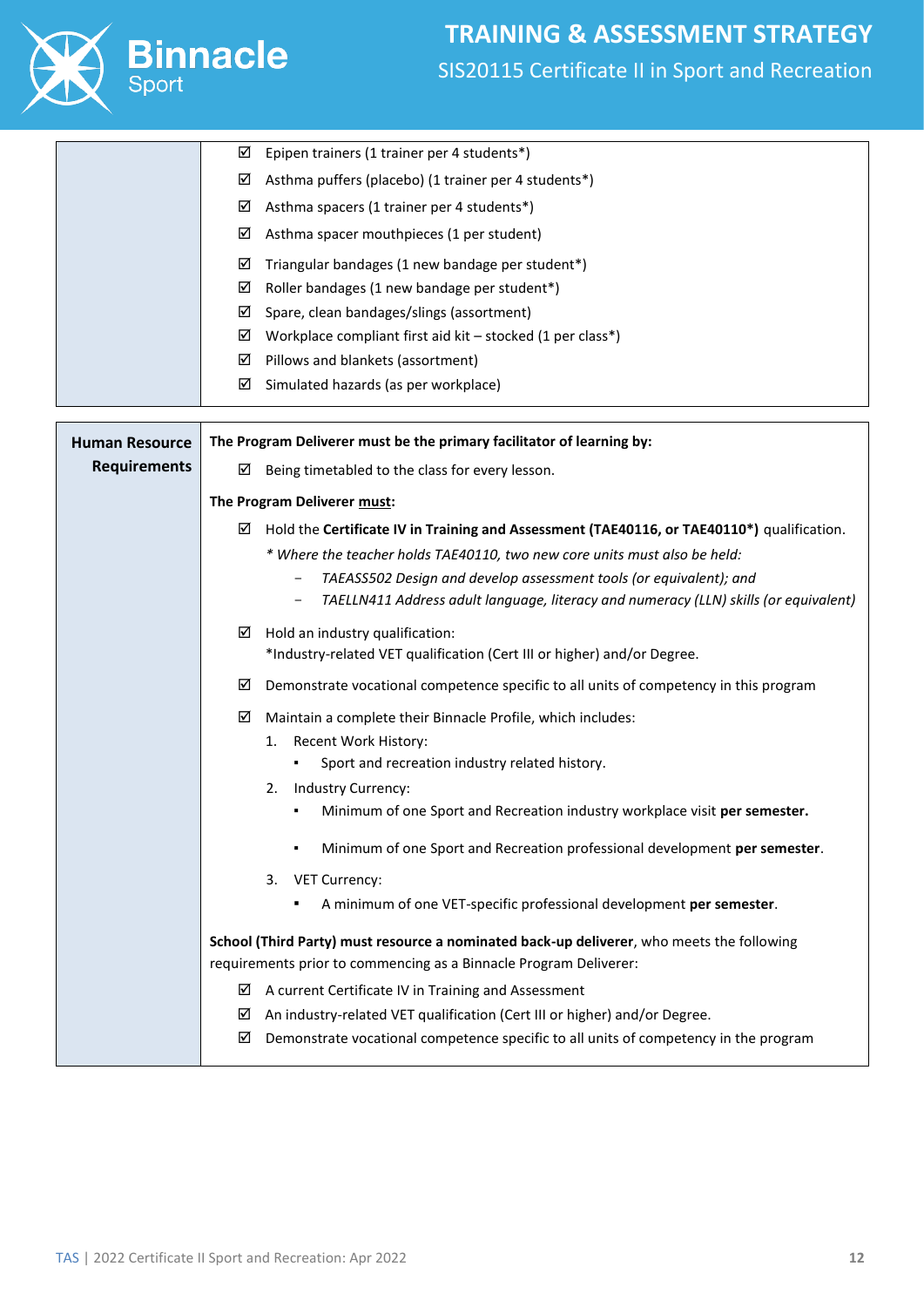

| <b>Human Resource</b> | If the First Aid competency is delivered via the Binnacle Program:                                                                        |  |  |
|-----------------------|-------------------------------------------------------------------------------------------------------------------------------------------|--|--|
| <b>Requirements</b>   | Each First Aid Program Deliverer must:                                                                                                    |  |  |
|                       | ☑<br>Hold a current Certificate IV in Training and Assessment (per above)                                                                 |  |  |
|                       | ☑<br>Hold a current Provide First Aid Certificate (within 3 years)                                                                        |  |  |
|                       | ☑<br>Hold a current CPR Certificate (within 12 months)                                                                                    |  |  |
|                       | Complete a 'Statement of Service - First Aid Officer' verified by their Head of Department or<br>☑                                        |  |  |
|                       | line manager.                                                                                                                             |  |  |
|                       | Each Program Deliverer must maintain currency in Industry and VET by:                                                                     |  |  |
|                       | ☑<br>Completing the Binnacle Profile, which includes:                                                                                     |  |  |
|                       | <b>Recent Work History</b><br>1.                                                                                                          |  |  |
|                       | Industry related history, specific to First Aid (e.g. ongoing participation as a First Aid<br>Officer for sport teams and excursions).    |  |  |
|                       | <b>Industry Currency</b><br>2.                                                                                                            |  |  |
|                       | A minimum of one First Aid-specific professional development per year.<br>٠                                                               |  |  |
|                       | Binnacle Training will source professional development opportunities to satisfy this<br>requirement.                                      |  |  |
|                       | <b>VET Currency</b><br>3.                                                                                                                 |  |  |
|                       | A minimum of one VET-specific professional development per semester.<br>٠                                                                 |  |  |
|                       | Participation in Binnacle Training's scheduled live events (Workshops in Term 1/2,<br>plus ViSC in Term 4) will satisfy this requirement. |  |  |
|                       |                                                                                                                                           |  |  |

| <b>Pathways</b> | The Certificate III in Sport and Recreation will be used predominantly by students seeking to enter the<br>sport, fitness and recreation industry (as a sports official [e.g. referee], coach, athlete, volunteer or<br>activity assistant) and/or as an alternative entry into University.                                     |
|-----------------|---------------------------------------------------------------------------------------------------------------------------------------------------------------------------------------------------------------------------------------------------------------------------------------------------------------------------------|
|                 | <b>QLD SCHOOLS:</b> Graduates may be able to use their Certificate III in Sport and Recreation to improve<br>their chances of gaining tertiary entrance. Students eligible for an Australian Tertiary Admission Rank<br>(ATAR) may be able to use their completed Certificate III to contribute towards their ATAR. For further |
|                 | information please visit https://www.qcaa.qld.edu.au/parents-carers/senior-secondary                                                                                                                                                                                                                                            |
|                 | Students may also choose to continue their study by completing higher-level qualification (e.g.<br>Certificate IV in / Diploma of Sport and Recreation) through another Registered Training Organisation.                                                                                                                       |

| <b>Foundation Skills</b> | Foundation Skills are the combination of communication skills and generic, non-technical skills and<br>capabilities considered essential to meet the complexities of life in a modern society. 'Communication'<br>skills included in Foundation Skills are English language, literacy and numeracy (LLN). |
|--------------------------|-----------------------------------------------------------------------------------------------------------------------------------------------------------------------------------------------------------------------------------------------------------------------------------------------------------|
|                          | All units of competency within new streamlined Training Packages have Foundation Skills either<br>embedded in the unit performance requirements or listed explicitly.                                                                                                                                     |
|                          | Each unit of competency selected to comprise this program has Foundation Skills that are relevant to<br>the context of the learning outcomes and are applicable to work and life situations.                                                                                                              |

**Student Feedback** Student feedback is collected and analysed. Feedback from students in relation to assessment processes, methods and instruments will be collated, analysed and improvements made in the light of student suggestions. Formal surveys/questionnaires as well as informal processes at the end of each unit of work will be used to gather data. Throughout the course, data is collected in relation to Quality